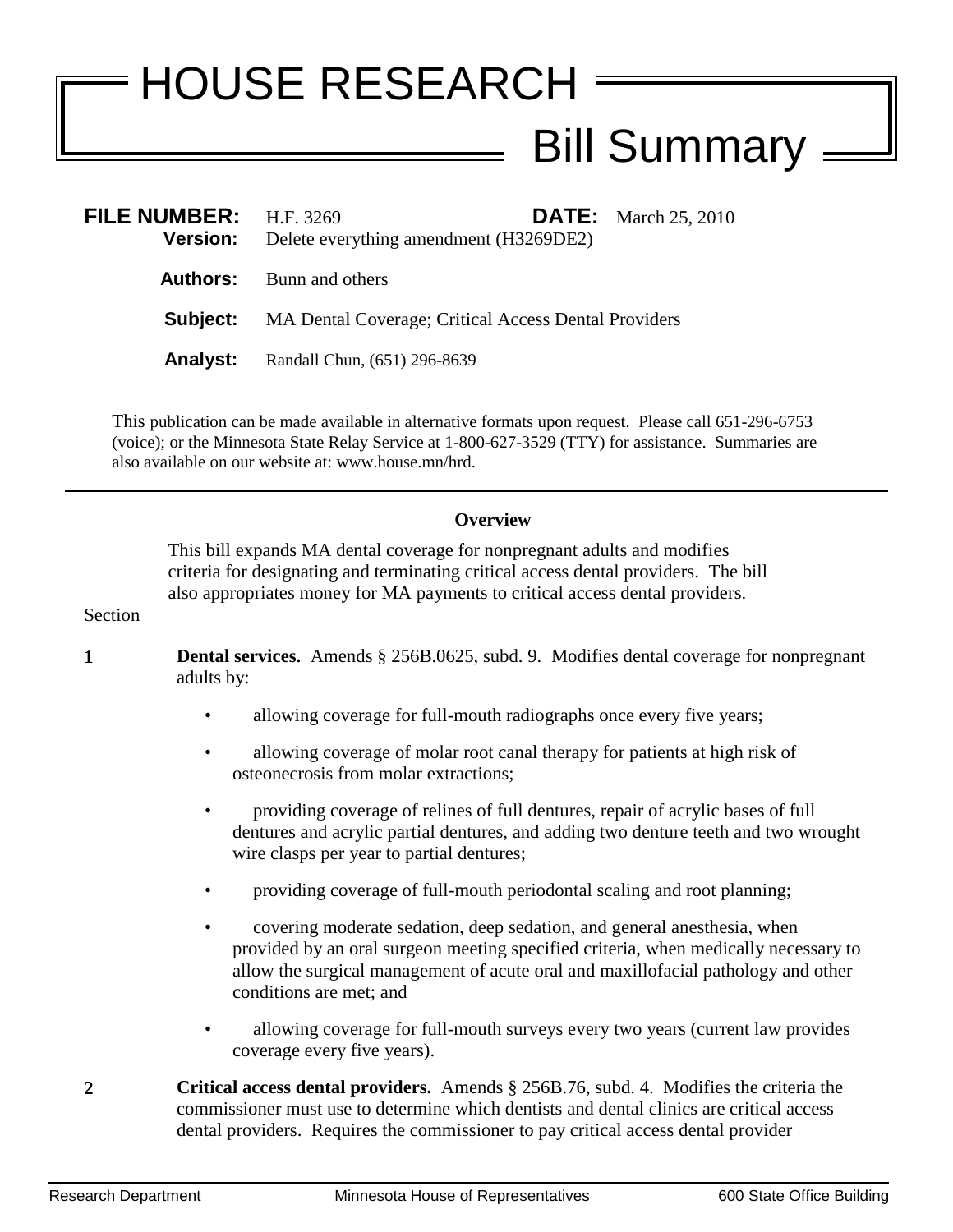payments to a dentist or dental clinic if any of the following apply:

(1) at least 40 percent of patient encounters are with patients who are uninsured or covered by MA, GAMC, or MinnesotaCare;

(2) the dental clinic or dental group is owned and operated by a nonprofit operation with more than 10,000 patient encounters per year with patients who are uninsured or covered by MA, GAMC, or MinnesotaCare; or

(3) the dental clinic is associated with an oral health or dental education program operated by the University of Minnesota or an institution within the Minnesota State Colleges and Universities System.

In making a designation, also requires the commissioner to review:

(1) whether the level of services provided by the dentist or clinic is critical to ensuring a maximum travel distance or travel time to services that is the lesser of 60 miles or 60 minutes;

(2) whether the provider has completed the application by the due date and provided correct information;

(3) whether the dentist or clinic meets the quality and continuity of care criteria recommended by the dental services advisory committee and adopted by the department; and

(4) whether the dentist or clinic serves people in all Minnesota health care programs.

States that the section is effective January 1, 2011.

**3 Designation and termination of critical access dental providers.** Amends § 256B.76 by adding subd. 4a. (a) Provides that the commissioner may review and not designate an individual dentist or dental clinic as a critical access provider, when the dentist or clinic:

> (1) has been subject to a corrective or disciplinary action by the Board of Dentistry related to fraud or direct patient care; or

(2) has been subject, within the past three years, to postinvestigation action by the commissioner of human services or issuance of a warning;

(b) Allows the commissioner to terminate a critical access designation of an individual dentist or clinic if the dentist or clinic:

(1) becomes subject to disciplinary or corrective action by the Board of Dentistry related to fraud or direct patient care;

(2) becomes subject to postinvestigation action by the commissioner or issuance of a warning;

(3) does not meet the quality and continuity of care criteria recommended by the dental services advisory committee and adopted by the department; or

(4) does not serve enrollees in all Minnesota health care programs.